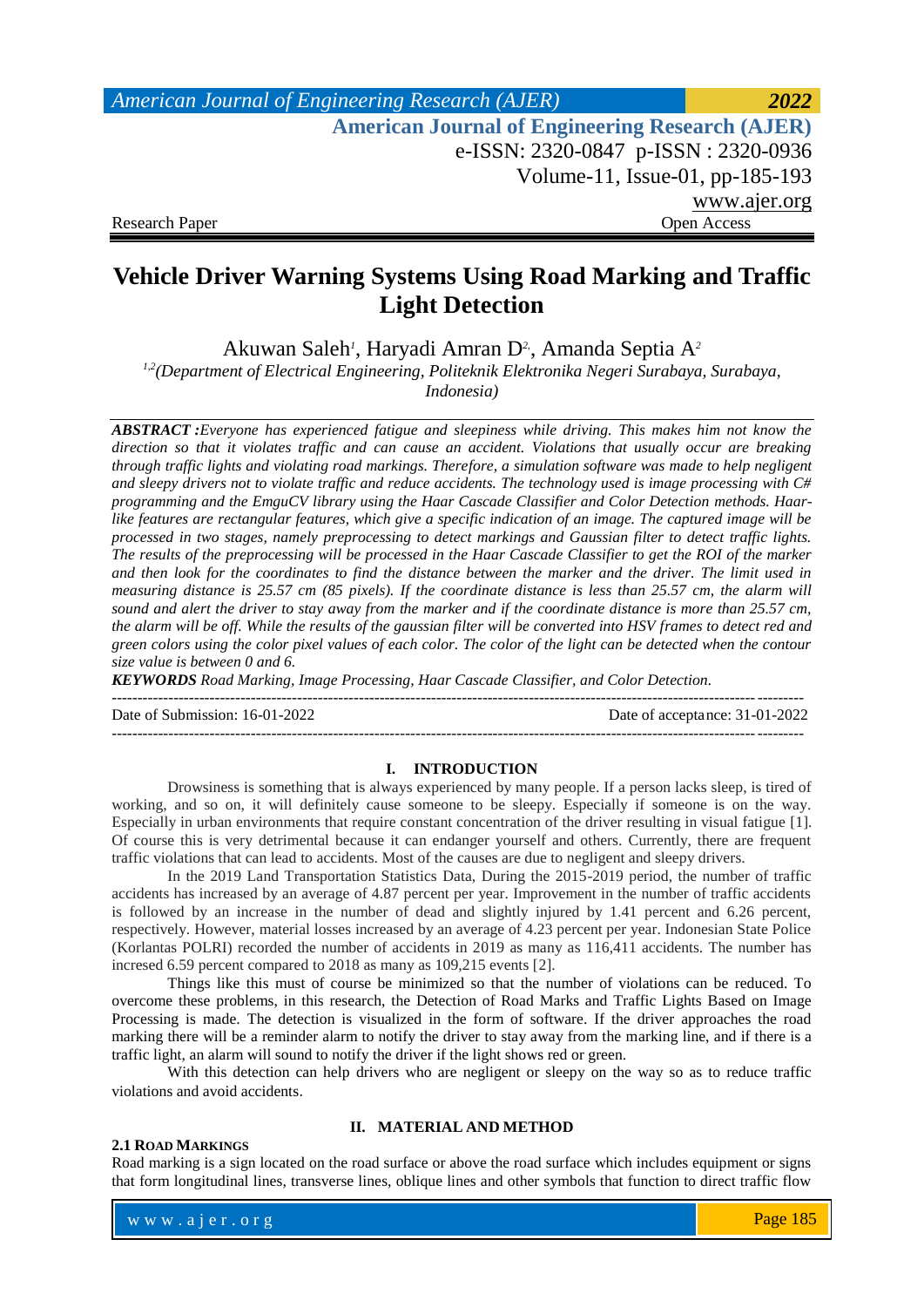and limit traffic interest areas. Road markings are regulated in the Minister of Transportation Regulation Number 34 of 2014 [3].Longitudinal markings are marks that are parallel to the axis of the road. longitudinal markings connected by transverse lines used to delimit parking spaces in vehicle traffic lanes are not considered as longitudinal road markings. Types of road marks as shown Table 1.

|      |                                    | <b>TABLE I. MARK TYPE</b>                                                                                                                                  |
|------|------------------------------------|------------------------------------------------------------------------------------------------------------------------------------------------------------|
| Mark | <b>Mark Name</b>                   | <b>Meaning</b>                                                                                                                                             |
|      | Dotted line marker                 | • Line separator<br>• Lane separator                                                                                                                       |
|      | Approach mark                      | That there will be full line longitudinal markings / full line<br>marking approaches                                                                       |
|      | Full line marking                  | It is forbidden to pass through the marker                                                                                                                 |
|      | Dotted and intact<br>line markings | • Road lanes on the side of the solid line are prohibited from<br>crossing these markings<br>• The lane on the side of the dotted line may cross that line |
|      | Marking two solid<br>lines         | It is forbidden to pass through these markings and be installed<br>if the road has three or more lanes                                                     |

## **2.2 TRAFFIC LIGHT**

Traffic lights (according to Law no. 22/2009 on Traffic andRoad Transportation: traffic signaling device or APILL) is a light that controls traffic flow installed at road junctions, zebra crossings, and other traffic flow areas. These lights indicate when the vehicle must run and stop alternately from various directions. Traffic regulation at crossroads is intended to regulate the movement of vehicles in each group of vehicle movements so that they can move alternately so that they do not interfere with each other between existing flows [4].



**Fig.1. Example of traffic lights**

## **2.3 SYSTEM PLANNING**

Software created using objects in the form of highways that have road markings and traffic lights. This object was recorded using a camera mounted on a motorcycle. Fig.2 shows block diagrams and system flowcharts.



**Fig. 2. Block diagrams and system flowcharts**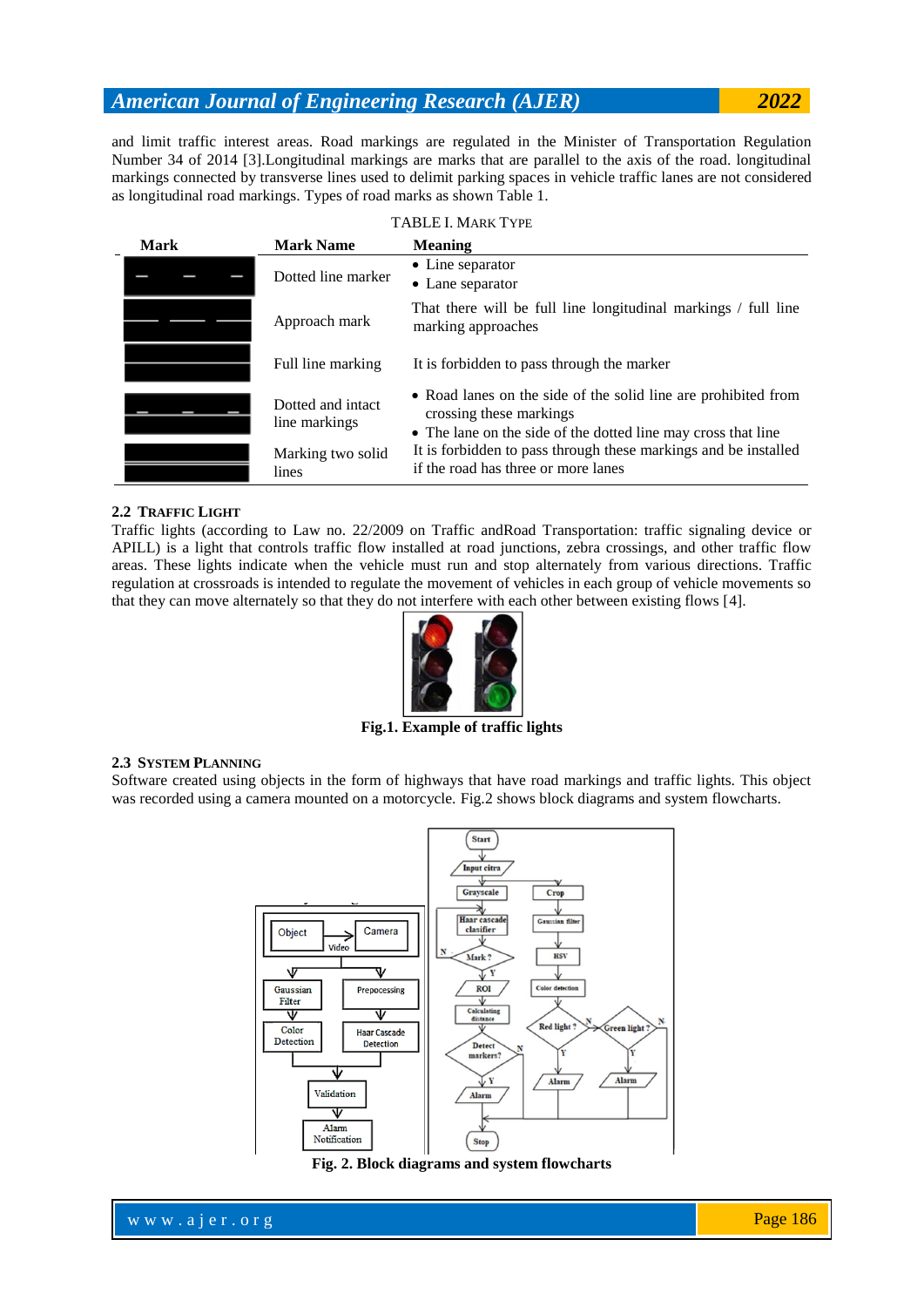The videos obtained are processed by preprocessing and followed by the haar cascade classifier for get the road marking object. Meanwhile, to detect traffic lights, video frames will be cropped and processed with a gaussian filter and followed by color detection to detect the color of traffic lights. If the traffic light is red, the alarm will activate and warn the driver to stop, if the light is green, the alarm will tell you to keep going, if the driver approaches the marker, the alarm will warn you to stay away from the marker.For more details,

## **2.4 GAUSSIAN FILTER**

Gaussian filter or gaussian blur filter is one of the basic and widely used image processing techniques. Gaussian filter [5] is a basic preprocessor used to remove noise in each image, then the image is transferred to a gray map. Gaussian filters are very good at removing normally distributed noise. In Figure 3, after converting the image to grayscale, cropping is done and the next step is to determine the mask. Masks that are often used for image improvement are Gaussian smoothing masks [6],[7]. The weights on the Gaussian smoothing mask follow a normal distribution as stated in the equation below:

$$
h(m,n) = \frac{1}{2\pi\sigma^2} e^{\frac{-(m^2+n^2)}{2\sigma^2}}
$$
 (1)

Where:

- σ is the standard deviation value of the normal distribution used. The greater the value of σ, the more neighboring points are included in the calculation.
- $x=$ m and  $y=$ n are the coordinates of the mask where the coordinates  $(0,0)$  are the positions of the midpoint of the mask that have the greatest / highest value.
- $\pi$  is a constant with the value 3.14.
- e is a natural number constant with the value 2.718281828

#### **2.5 HAAR CASCADE CLASSIFIER**

The haar cascade method uses the haar feature function which requires prior training to obtain a decision tree called the cascade classifier, to determine the presence or absence of objects in the processed image [8]. In general, Haar-Like Feature is used to detect objects in digital images [9]. The haar cascade classifier method is used to detect road markings. Where this method will classify marker data existing ones to find suitable features. The vehicle camera captures RGB three-channel color images, and most of the road markings are white [10].The first thing to do is change the RGB frame to a grayscale frame. This frame each pixel has a gradient color ranging from white to black (0-255). Then the results of this frame are processed using the haar cascade classifier method. Fig.3shows the flowchart and process of the haar cascade classifier for road marking detection.



**Fig.3. Flowchart and process of haar cascade classifier**

This method will classify existing road marking data to find features that match the road markings and this feature is used to detect road markings.In haar cascade classifier must first create an XML file first. First of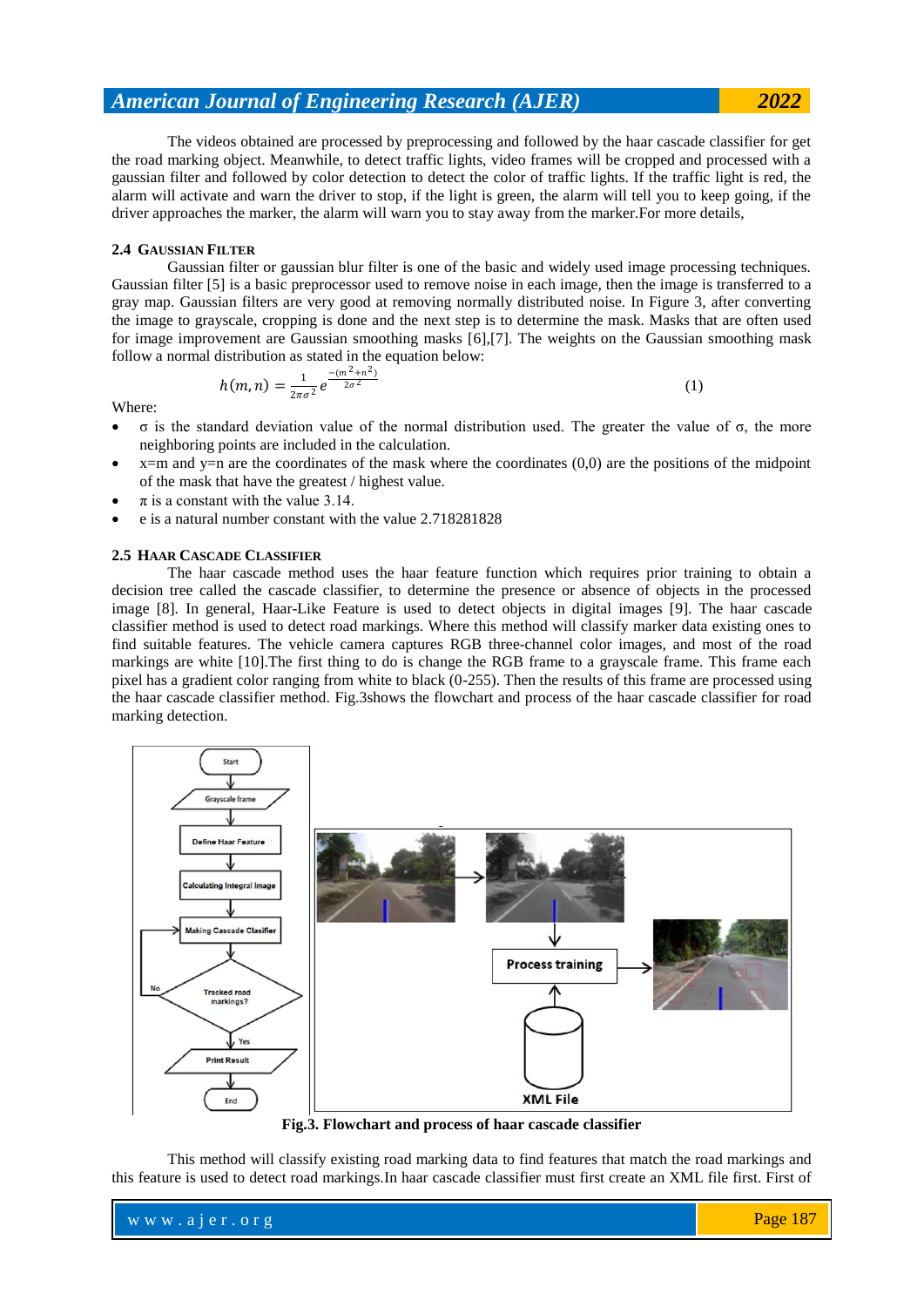all, make a positive and negative picture. Positive images are images of road markings, while negative images are images other than road markings. Then make a positive data sample by cropping the images one by one. Positive data samples are stored in vector files. The next process is doing training. This process is carried out to obtain features that match the road markings. The more features that are used, the longer it takes to classify. The pre-built cascade classifiers are combined or converted into an XML file. This file will be read or loaded on the program so that it can detect traffic signs and lights. Region of interest (ROI) detector helps prune the image to portions which are good candidates for being road markings [11].To determine the distance, the distance between the coordinates of the ROI marker with red box line and the driver's coordinates (blue line) is used. The formula used to determine the distance is as follows:

$$
(x, y) = x + \frac{width}{2}, y + \frac{height}{2}
$$
 (2)  
distance(pixels) =  $\sqrt{(x2 - x1)^2 + (y2 - y1)^2}$  (3)  
distance(*cm*) = pixel value x 0.300808422(4)

The distance of the resulting marker is from the coordinates of the marker and the driver who then calibrated with 0.300808422 this value is the pixel/cm value.

### **2.6 COLOR DETECTION**

In detecting traffic lights, color detection is used. Where the colors to be detected are red and green. The method takescropped RGB color images as the input. Images are then converted from the RGB color space to the HSV color space [12]. Frames that have been cropped and filtered using a Gaussian filter are converted to HSV and then red and green are searched for using the minimum and maximum values for each color.



**Fig.5. Color detection process**

Where the value of red has a minimum value (166, 84, 141) and maximum (186, 255, 255) while the green color has a minimum value (66,122, 129) and a maximum (86, 255, 255). To get the ROI of the lamp, contour is used. If the contour size has a value between 0 to 6, then the ROI of the lamp will appear, if the contour size value is other than 0 to 6 then the ROI does not appear.

### **III. RESULT AND DISCUSSION**

System testing is carried out based on light intensity, namely in light, overcast, and dark conditions. In testing road markings, three road locations were used.The first video takes the Dr.Ir.H.Soekarno road near campus C UNAIR, the second video takes the southern Dr.Ir.H.Soekarno road, and the third video takes the Kertajaya Indah road in the city of Surabaya, Indonesia.Traffic light testing was carried out from Jalan Ijen to Jalan Kawi in the Malang City area, Indonesia. The time needed in bright conditions to get results in the form of information about road markings and traffic lights that are detected is 1.6 seconds. Meanwhile, when it is overcast and dark, the time it takes is 0.9 seconds.

### **3.1 ROAD MARK DETECTION**

Table 2. is the result of testing which shows that video 1, video 2, and video 3 can detect road markings in light, overcast, and dark conditions. This is indicated by the appearance of a red ROI rectangle on the frame.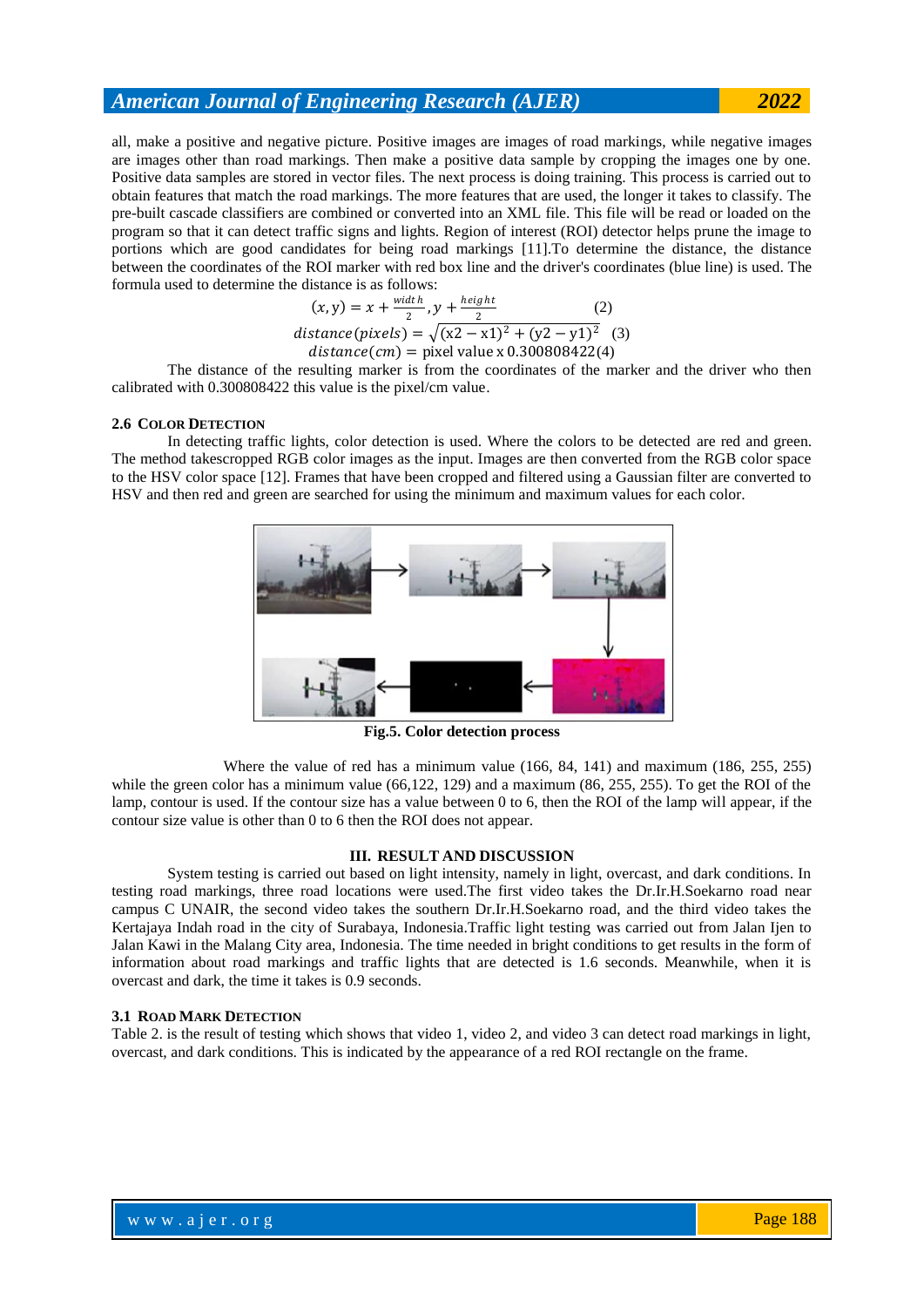

## TABLE 2. ROAD MARK DETECTION RESULTS

Tables 3 to 11 are test results data on road markings consisting of contour values, coordinate values, distances in pixels, distances in centimeters, voice, and descriptions.

3.1.1 DETECTION OF ROAD MARKINGS IN LIGHT CONDITIONS

The test results on video 1, video 2, and video 3 in light conditions are shown in Tables 3 to 5.

TABLE 3. TEST RESULT ON VIDEO 1

| <b>Seconds</b> | <b>Contour Value</b>                |     | Value $(x,y)$ | <b>Distance Distance</b> |         | Voi | <b>Description</b>          |
|----------------|-------------------------------------|-----|---------------|--------------------------|---------|-----|-----------------------------|
| to             |                                     | X   |               | (pixels)                 | (cm)    | ce  |                             |
| 10             | $X=268$ , $Y=241$ , $W=43$ , $H=43$ | 289 | 262           | 46.329                   | 13.9349 | On  | <b>Stay away from Marks</b> |
| 20             | $X=284$ , $Y=260$ , $W=48$ , $H=48$ | 308 | 284           | 47.1699                  | 14.1891 | On  | <b>Stay away from Marks</b> |
| 30             | $X=134$ , Y=238, W=43, H=43         | 155 | 259           | 116.811                  | 35.1377 | Off | Safe Distance               |
| 40             | $X=296$ , $Y=154$ , $W=27$ , $H=27$ | 309 | 167           | 141.354                  | 42.5204 | Off | Safe Distance               |
| 50             | $X=346$ , $Y=207$ , $W=51$ , $H=51$ | 371 | 232           | 127.318                  | 38.2983 | Off | Safe Distance               |
| 60             | $X=174$ , $Y=230$ , $W=67$ , $H=67$ | 207 | 263           | 68.5054                  | 20.6070 | On  | <b>Stay away from Marks</b> |

TABLE 4. TEST RESULT ON VIDEO 2

| <b>Seconds</b> | <b>Contour Value</b>                |            | Value $(x,y)$ |          | Distance Distance | Voi       | <b>Description</b>          |
|----------------|-------------------------------------|------------|---------------|----------|-------------------|-----------|-----------------------------|
| to             |                                     | X          |               | (pixels) | (cm)              | ce        |                             |
| 10             | $X=286$ , $Y=258$ , $W=43$ , $H=43$ | 307        | 279           | 48.3011  | 14.5293           | On        | <b>Stay away from Marks</b> |
| 20             | $X=242$ , $Y=279$ , $W=30$ , $H=30$ | 257        | 294           | 9.8994   | 2.97782           | On.       | <b>Stay away from Marks</b> |
| 30             | $X=437, Y=122, W=40, H=40$          | 457        | 142           | 250.059  | 75.2198           | Off       | Safe Distance               |
| 40             | $X=36$ , $Y=288$ , $W=26$ , $H=26$  | 49         | 301           | 215      | 64.6738           | Off       | Safe Distance               |
| 50             | $X=171$ , $Y=246$ , $W=58$ , $H=58$ | <b>200</b> | 275           | 69.0796  | 20.7797           | <b>On</b> | <b>Stay away from Marks</b> |
| 60             | $X=338$ , $Y=243$ , $W=46$ , $H=46$ | 361        | 266           | 103.121  | 21.0196           | Off       | Safe Distance               |

| TABLE 5. TEST RESULTS ON VIDEO 3 |  |
|----------------------------------|--|
|                                  |  |

| <b>Seconds</b> | <b>Contour Value</b>                |     | Value $(x,y)$ | <b>Distance Distance</b> |                 | Voi   | <b>Description</b>          |
|----------------|-------------------------------------|-----|---------------|--------------------------|-----------------|-------|-----------------------------|
| to             |                                     |     |               | (pixels)                 | (cm)            | ce    |                             |
|                |                                     |     | Y             |                          |                 |       |                             |
| 10             | $X=107$ , $Y=263$ , $W=31$ , $H=31$ | 122 | 278           | 143.850                  | 43.2712         | - Off | Safe Distance               |
| 20             | $X=299$ , $Y=129$ , $W=44$ , $H=44$ | 321 | 151           | 160.464                  | 48.2689         | Off   | Safe Distance               |
| 30             | $X=254$ , $Y=223$ , $W=76$ , $H=76$ | 292 | 261           |                          | 48.8262 14.6873 | On    | Stay away from Marks        |
| 40             | $X=394$ , $Y=267$ , $W=34$ , $H=34$ | 411 | 284           | 147.979                  | 44.5135         | Off   | Safe Distance               |
| 50             | $X=288$ , $Y=253$ , $W=42$ , $H=42$ | 309 | 274           | 52.4785                  | 15.7859         | On    | <b>Stay away from Marks</b> |
| 60             | $X=336$ , $Y=213$ , $W=45$ , $H=45$ | 358 | 235           | 114.856                  | 34.5496         | Off   | Safe Distance               |

W=Width, H=Height

www.ajer.org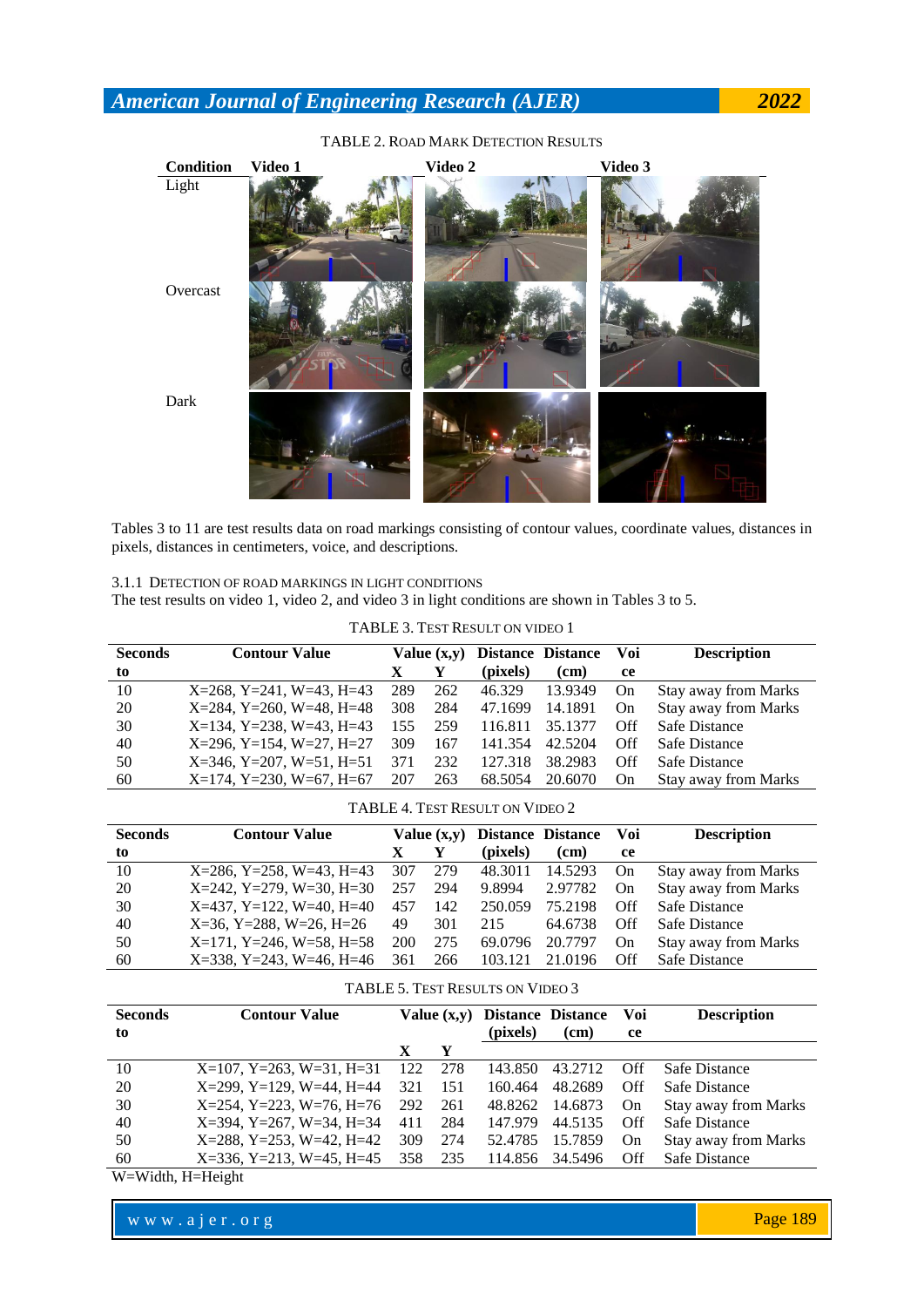From the data generated, in Table 3 it can be seen that the driver approaches the road markings at the 10th, 20th, and 60th seconds so that the alarm is on.For Table 4 the driver approaches the road markings at the 10th, 20th, 50th seconds. While in Table 5, the driver approaches the road markings at the 30th and 50th seconds.Based on the 10th second data in table 5, the ROI coordinate value can be calculated using equation 2:

$$
(x,y) = \left(107 + \frac{31}{2}\right), \left(263 + \frac{31}{2}\right) = (122.5, 278.5)
$$

Furthermore, the calculation of distance (pixels) and distance (cm) can be calculated by equations 3 and 4.

distance(pixels) = 
$$
\sqrt{(264 - 122)^2 + (301 - 278)^2} = \sqrt{20693} = 143.850
$$
  
distance(cm) = 143.850 x 0.300808422 = 43.2712

3.1.2 DETECTION OF ROAD MARKINGS IN OVERCAST CONDITIONS

The test results on Tables 6 to 8 are the results of tests on video 1, video 2, and video 3 which were carried out in cloudy/overcast conditions.

TABLE 6. TEST RESULTS ON VIDEO 1

| <b>Seconds</b> | <b>Contour Value</b>                | Value $(x,y)$ |     | <b>Distance Distance</b> |         | Voi | <b>Description</b>          |
|----------------|-------------------------------------|---------------|-----|--------------------------|---------|-----|-----------------------------|
| to             |                                     |               |     | (pixels)                 | (cm)    | ce  |                             |
| 10             | $X=93$ , $Y=276$ , $W=35$ , $H=35$  | 110           | 293 | 154.207                  | 46.3867 | Off | Safe Distance               |
| 20             | $X=164$ , $Y=205$ , $W=25$ , $H=25$ | 176           | 217 | 121.655                  | 36.5948 | Off | Safe Distance               |
| 30             | $X=253$ , $Y=205$ , $W=32$ , $H=32$ | 269           | 221 | 80.1560                  | 24.1115 | On  | <b>Stay away from Marks</b> |
| 40             | $X=182$ , Y=243, W=38, H=38         | 201           | 262 | 74.0945                  | 22.2882 | On  | <b>Stay away from Marks</b> |
| 50             | $X=170$ , $Y=236$ , $W=31$ , $H=31$ | 185           | 251 | 93.4933                  | 28.1235 | Off | Safe Distance               |
| 60             | $X=341$ , Y=238, W=40, H=40         | 361           | 258 | 106.103                  | 31.9166 | Off | Safe Distance               |
|                |                                     |               |     |                          |         |     |                             |

TABLE 7. TEST RESULTS ON VIDEO 2

| <b>Seconds</b> | <b>Contour Value</b>                | Value $(x,y)$ |     | Distance Distance |                   | Voi       | <b>Description</b>          |
|----------------|-------------------------------------|---------------|-----|-------------------|-------------------|-----------|-----------------------------|
| to             |                                     |               |     | (pixels)          | (c <sub>m</sub> ) | ce        |                             |
| 10             | $X=317$ , $Y=220$ , $W=37$ , $H=37$ | 335           | 238 | 94.9210           | 28.5530           | Off       | Safe Distance               |
| 20             | $X=221$ , $Y=243$ , $W=44$ , $H=44$ | 243           | 265 | 41.6773           | 12.5368           | <b>On</b> | <b>Stay away from Marks</b> |
| 30             | $X=266$ , $Y=251$ , $W=50$ , $H=50$ | 291           | 276 | 36.7967           | 11.0687           | On        | <b>Stay away from Marks</b> |
| 40             | $X=280$ , Y=256, W=40, H=40         | 300           | 276 | 44.8292           | 13.4850           | On        | <b>Stay away from Marks</b> |
| 50             | $X=261$ , Y=196, W=35, H=35         | 278           | 213 | 89.1066           | 26.8040           | Off       | Safe Distance               |
| 60             | $X=174$ , Y=260, W=50, H=50         | 199           | 285 | 66.9402           | 20.1361           | On        | <b>Stay away from Marks</b> |

|  |  |  |  |  | <b>TABLE 8. TEST RESULTS ON VIDEO 3</b> |  |  |  |  |
|--|--|--|--|--|-----------------------------------------|--|--|--|--|
|--|--|--|--|--|-----------------------------------------|--|--|--|--|

| <b>Seconds</b> | <b>Contour Value</b>                |     | Value $(x,y)$ |                 | <b>Distance Distance</b> | Voi | <b>Description</b>          |
|----------------|-------------------------------------|-----|---------------|-----------------|--------------------------|-----|-----------------------------|
| to             |                                     |     |               | (pixels)        | (cm)                     | ce  |                             |
| 10             | $X=376$ , $Y=262$ , $W=41$ , $H=41$ | 396 | 282           | 133.360         | 40.1158                  | Off | Safe Distance               |
| 20             | $X=237, Y=258, W=34, H=34$          | 254 | 275           | 27.8567 8.37952 |                          | On  | Stay away from Marks        |
| 30             | $X=366$ , $Y=258$ , $W=32$ , $H=32$ | 382 | 274           | 121,049 36,4125 |                          | Off | Safe Distance               |
| 40             | $X=168$ , $Y=248$ , $W=53$ , $H=53$ | 194 | 274           | 75.0266 24.5686 |                          | On  | <b>Stay away from Marks</b> |
| 50             | $X=331, Y=249, W=39, H=39$          | 350 | 268           | 92.1140         | 27.7086                  | Off | Safe Distance               |
| 60             | $X=362$ , $Y=282$ , $W=31$ , $H=31$ | 377 | 297           | 113.070         | 34.1240                  | Off | Safe Distance               |

W=Width, H=Height

Based on the 10th second data in table 8, the ROI coordinate value can be calculated using equation 2:

$$
(x,y) = \left(376 + \frac{41}{2}\right), \left(262 + \frac{41}{2}\right)
$$

 $(x, y) = (369.5, 282.5)$ 

Furthermore, the calculation of distance (pixels) and distance (cm) can be calculated by equations 3 and 4. distance(pixels) =  $\sqrt{(264 - 369)^2 + (301 - 282)^2} = \sqrt{17785} = 133.360$ distance (cm) =  $133.360 \times 0.300808422 = 40.1158$ 

## 3.1.3 DETECTION OF ROAD MARKINGS IN DARK CONDITIONS

The test results on Tables 9 to 11 are the results of tests on video 1, video 2, and video 3 which were carried out in dark conditions.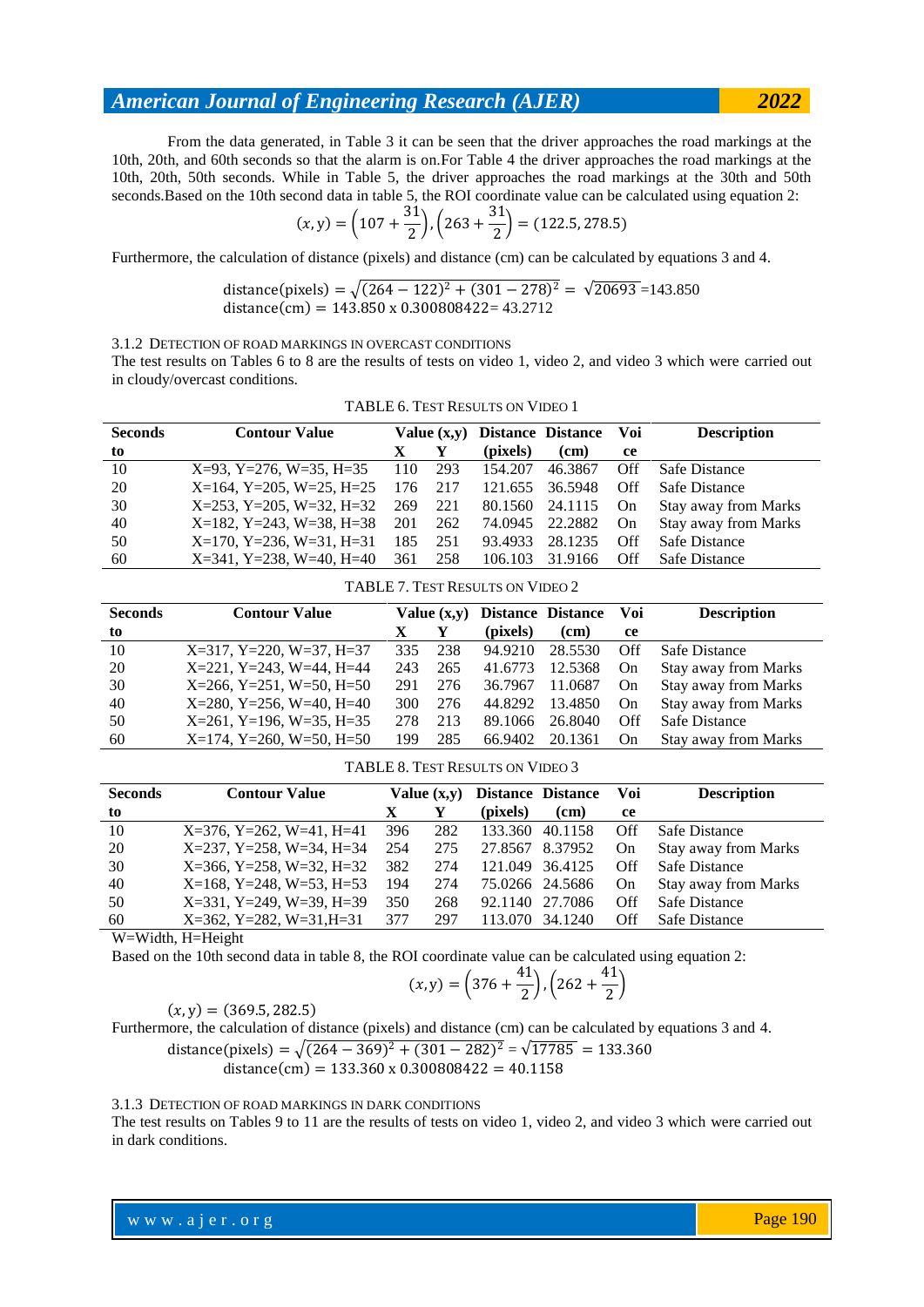| <b>Seconds</b> | <b>Contour Value</b>                | Value $(x,y)$ |     |                 | <b>Distance Distance</b> | Voi | <b>Description</b>          |
|----------------|-------------------------------------|---------------|-----|-----------------|--------------------------|-----|-----------------------------|
| to             |                                     | Х             |     | (pixels)        | (cm)                     | ce  |                             |
| 10             | $X=223$ , $Y=251$ , $W=54$ , $H=54$ | 250           | 278 | 26.9258 8.09950 |                          | On  | Stay away from Marks        |
| 20             | $X=265$ , $Y=280$ , $W=33$ , $H=33$ | 381           | 296 |                 | 117.106 35.2264          | Off | Safe Distance               |
| 30             | $X=390, Y=290, W=27, H=27$          | 403           | 303 | 139.012         | 41.8159                  | Off | Safe Distance               |
| 40             | $X=276$ , $Y=261$ , $W=44$ , $H=44$ | 298           | 283 | 38.4707         | 11.5723                  | On. | <b>Stay away from Marks</b> |
| 50             | $X=171$ , $Y=217$ , $W=25$ , $H=25$ | 183           | 229 | 108.374         | 32.7802                  | Off | Safe Distance               |
| 60             | $X=320, Y=224, W=30, H=30$          | 335           | 239 | 94.2602         | 28.3542                  | Off | Safe Distance               |

### TABLE 9. TEST RESULTS ON VIDEO 1

### TABLE 10. TEST RESULTS ON VIDEO 2

| <b>Seconds</b> | <b>Contour Value</b>                    | Value $(x,y)$ |     |          | Distance Distance Voi |     | <b>Description</b>          |
|----------------|-----------------------------------------|---------------|-----|----------|-----------------------|-----|-----------------------------|
| to             |                                         |               |     | (pixels) | (cm)                  | ce  |                             |
| 10             | $X=328$ , $Y=251$ , $W=37$ , $H=37$     | 346           | 269 |          | 88.0222 26.4778       | Off | Safe Distance               |
| 20             | $X=335, Y=247, W=44, H=44$              | 357           | 269 |          | 98.3514 29.5849       | Off | Safe Distance               |
| 30             | $X=291$ , $Y=224$ , $W=46$ , $H=46$ 314 |               | 247 |          | 73.5934 22.1375       | On  | <b>Stay away from Marks</b> |
| 40             | $X=150$ , $Y=216$ , $W=32$ , $H=32$     | 166           | 232 |          | 119.854 36.0530       | Off | Safe Distance               |
| 50             | $X=129$ , $Y=264$ , $W=33$ , $H=33$     | 145           | 280 | 120.838  | 36.3490               | Off | Safe Distance               |
| 60             | $X=228$ , $Y=230$ , $W=65$ , $H=65$     | 260           | 262 |          | 39.2045 11.7930       | On  | <b>Stay away from Marks</b> |

#### TABLE 11. TEST RESULTS ON VIDEO 3

| <b>Seconds to</b> | <b>Contour Value</b>                |     | Value $(x,y)$ |                 | <b>Distance Distance</b> | Voi | <b>Description</b>          |
|-------------------|-------------------------------------|-----|---------------|-----------------|--------------------------|-----|-----------------------------|
|                   |                                     |     |               | (pixels)        | (cm)                     | ce  |                             |
| 10                | $X=242$ , $Y=246$ , $W=48$ , $H=48$ | 266 | 270           | 31.0644 9.34443 |                          | On  | <b>Stay away from Marks</b> |
| 20                | $X=271$ , $Y=208$ , $W=45$ , $H=45$ | 293 | 230           |                 | 76.6941 23.0702          | On  | <b>Stay away from Marks</b> |
| 30                | $X=151$ , $Y=249$ , $W=43$ , $H=43$ | 172 | 270           | 97.8243 29.4263 |                          | Off | Safe Distance               |
| 40                | $X=94$ , $Y=250$ , $W=48$ , $H=48$  | 118 | 274           | 148.475         | 44.6625                  | Off | Safe Distance               |
| 50                | $X=211$ , $Y=229$ , $W=47$ , $H=47$ | 234 | 252           | 57.4543         | 17.2827                  | On  | <b>Stay away from Marks</b> |
| 60                | $X=372$ , $Y=229$ , $W=52$ , $H=52$ | 398 | 255           | 141.675         | 42.6170                  | Off | Safe Distance               |
|                   |                                     |     |               |                 |                          |     |                             |

W=Width, H=Height

The x and y coordinate values or can be called the midpoint are obtained from the x, y, width, and height values of the detected ROI. Because the distance limit uses a value of 25.57 cm or 85 pixels, then a distance value that exceeds 25.57 cm is at a safe distance and the alarm is off while a distance value of less than 25.57 cm is at an unsafe distance so that the alarm is on to warn the driver.

### **3.2 TRAFFIC LIGHT DETECTION**

Detected traffic lights are indicated by the appearance of a white ROI rectangle on the frame. Traffic light test data will be entered into the table. Where the data is in the form of the number of lights detected, the actual number of lights, the color of the lights, the sound, and the status.

TABLE 12. TESTING ON TRAFFIC LIGHTS

| <b>Condition</b> | Light | Overcast | <b>Dark</b> |
|------------------|-------|----------|-------------|
| Detection        |       |          |             |
| Results          |       |          |             |

Tables 13 to 15 will show traffic light test data in light, overcast, and dark conditions. The actual number of lights is the number of traffic lights installed on the left and right of the road.

| <b>Test</b> | <b>Actual Number of</b><br>Lights | Number of<br><b>Lights Detected</b> | <b>Lamp Color</b>        | <b>Voice</b>             | <b>Status</b> |
|-------------|-----------------------------------|-------------------------------------|--------------------------|--------------------------|---------------|
| to          |                                   |                                     | Green                    | On                       | Way forward   |
|             |                                   |                                     | Green                    | On                       | Way forward   |
|             |                                   | Not Detected                        | $\overline{\phantom{a}}$ | $\overline{\phantom{a}}$ | ۰             |

|  |  | www.ajer.org |
|--|--|--------------|
|  |  |              |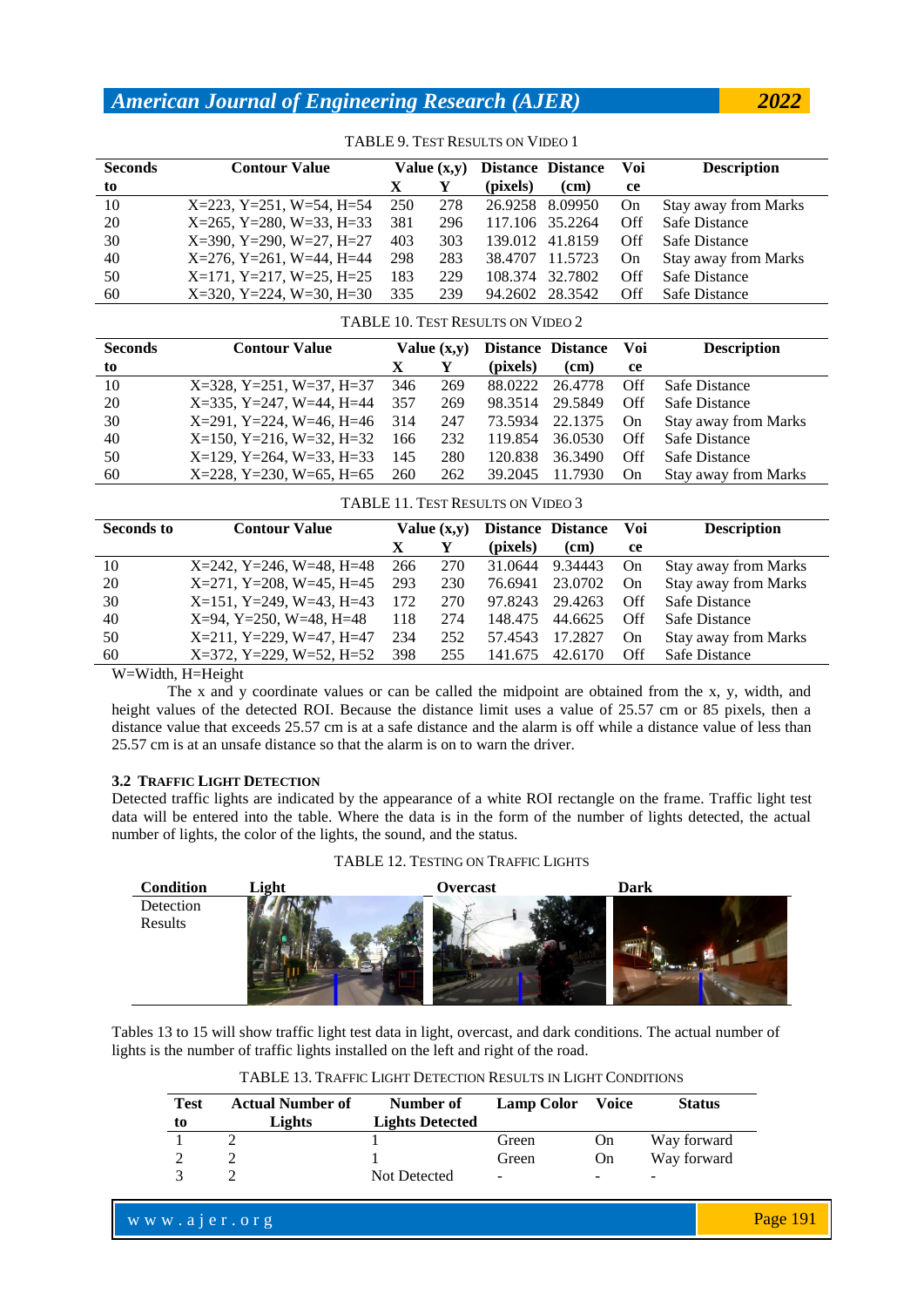|  | Green | On | Way forward |
|--|-------|----|-------------|
|  | Green | On | Way forward |

From Table 13 it can be seen that the third test was not detected, because the distance between the traffic light and the camera was too far and was covered by signs. Accuracy results in light or bright conditions reach 60%.

| <b>Test</b> | <b>Actual Number of</b> | Number of              | <b>Lamp Color</b> | <b>Voice</b> | <b>Status</b> |
|-------------|-------------------------|------------------------|-------------------|--------------|---------------|
| to          | Lights                  | <b>Lights Detected</b> |                   |              |               |
|             |                         |                        | Red               | On           | Stop          |
|             |                         |                        | Red               | On           | Stop          |
|             |                         |                        | Green             | On           | Way forward   |
|             |                         |                        | Red               | On           | Stop          |
|             |                         |                        | Red               | On           | Stop          |

TABLE 14. TRAFFIC LIGHT DETECTION RESULTS IN OVERCAST CONDITIONS

From Table 14 it can be seen that all traffic lights can be detected. However, there is still a 3rd test error. The resulting accuracy in overcast conditions is 90%.

| <b>Test</b><br>to | <b>Actual Number of</b><br>Lights | Number of<br><b>Lights Detected</b> | <b>Lamp Color</b> | Voice | <b>Status</b>            |
|-------------------|-----------------------------------|-------------------------------------|-------------------|-------|--------------------------|
|                   |                                   |                                     | Red               | On    | Stop                     |
|                   |                                   | -                                   | Yellow            | Off   | $\overline{\phantom{a}}$ |
|                   |                                   | 3                                   | Red               | On    | Stop                     |
| 4                 |                                   |                                     | Green             | On    | Way forward              |
|                   |                                   |                                     | Green             | On    | Way forward              |

TABLE 15. TRAFFIC LIGHT DETECTION RESULTS IN DARK CONDITIONS

From Table 15 it can be seen that at night conditions, traffic lights are a little difficult to detect because the light emitted by the lights is too diffuse and too bright. In the second test, it was not detected because the light emitted was yellow while the detected lights were red and green. From the results obtained, it can be seen that the level of accuracy in dark conditions is 75%.

### **IV. CONCLUSION**

From the discussion above, it can be concluded that, the driver alarm will sound if the resulting distance is less than 25.57 cm or 85 pixels. If the resulting distance exceeds 25.57 cm then the alarm does not sound, stating that the distance between the marker and the driver is long distance.

The highest traffic light detection accuracy during cloudy/overcast conditions is 90%. The cause of errors when detecting traffic lights is that many objects other than traffic lights have the same color.

The system has succeeded in issuing an output in the form of a warning alarm in accordance with the conditions of the markings and traffic lights. When the red light is detected, the alarm will warn the driver to stop temporarily, if the green light the alarm will tell the driver to continue.

#### **REFERENCES**

- [1]. Aneesh, A. N., Shine, L., Pradeep, R., & Sajith, V. "Real-time Traffic Light Detection and Recognition based on Deep RetinaNet for Self Driving Cars," 2019 2nd International Conference on Intelligent Computing, Instrumentation and Control Technologies (ICICICT), pp.1554-1557, (2019), DOI: 10.1109/ICICICT46008.2019.8993293
- [2]. Badan Pusat Statistik Indonesia, "Statistik transportasi darat 2019 (Land transportation statistics 2019)," BPS-Statistics, Indonesia, No. 06140.2002, ISSN.2598-5612, pp. 28-32, (2019),
- [3]. Regulation of the Minister of Transportation of the Republic of Indonesia Number PM 34 of 2014 concerning Road Markers, Chapter I, Article 1.
- [4]. Law of the Republic of Indonesia Number 22 of 2009 concerning Traffic and Transportation of Road, Chapter 1, Article 1.

[5]. Niu, J., Liu, Y., Guizani, M., & Ouyang, Z. "Deep CNN-based Real-time Traffic Light Detector for Self-driving Vehicles", IEEE Transactions on Mobile Computing, 1–1, pp.1-14, (2019), DOI:10.1109/tmc.2019.2892451.

- [6]. I Dewa Gede R S, I Made W, "Gaussian filtering method to remove noise in images," Jurnal Elektronik Ilmu Komputer Udayana, vol.10, no.1, pp. 53-56, (August 2021).
- [7]. Hery Sunandar, "Perbaikan kualitas citra menggunakan metode gaussian filter," MEANS (Media Informasi Analisa dan Sistem), vol.2, no.1, pp.19-22, (Juni 2017).
- with haar cascade and local binary pattern histogram using raspberry pi," EMITTER International Journal of Engineering Technology, vol. 8, no. 2, pp. 407~425, (December 2020), DOI : 10.24003/emitter.v8i2.534. [8]. Abdurrahman, Muhammad Hanif, Haryadi Amran Darwito, and Akuwan Saleh. "Face recognition system for prevention of car theft